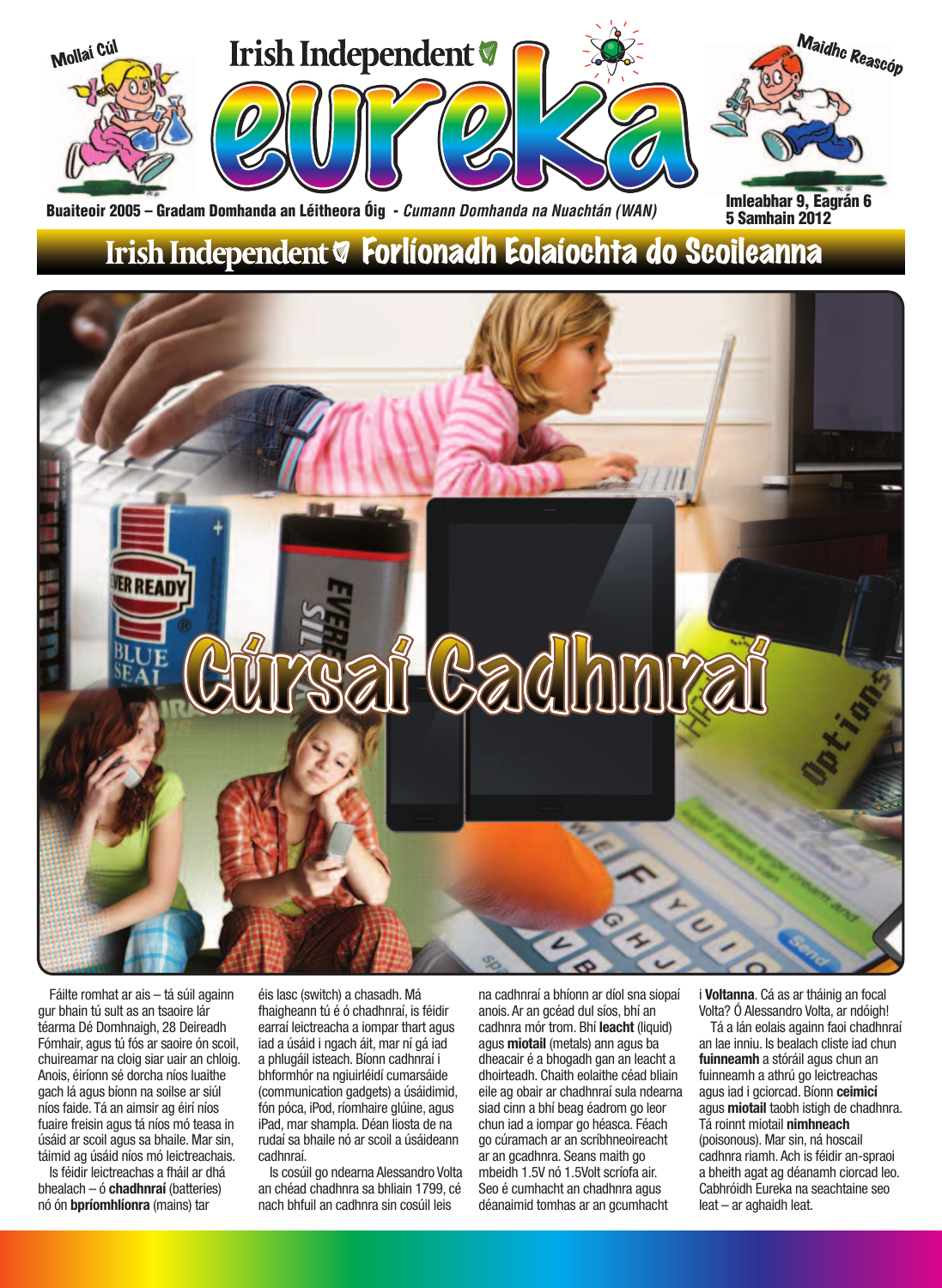# Cá gcuirfimid na<br>cadhnraí marbha?



Is dócha go bhfuil a lán bréagán agus fearas agat a úsáideann cadhnraí sa bhaile. Nuair nach n-oibríonn na cadhnraí níos mó, deirimid go bhfuil siad 'marbh'. Ach ná cuir sa bhosca bruscair iad. Bailíonn comhlachtaí diúscairt dramhaíola (waste disposal companies) dramhaíl agus cuireann siad faoin talamh í. Ní ceart é seo a dhéanamh le cadhnraí mar sileann (leak) seanchadhnraí. Téann na rudaí nimhneacha isteach sa talamh agus seans go ndéanfadh siad dochar don dúlra áitiúil. Cad ba cheart a dhéanamh, mar sin? Má tá ionad athchúrsála (recycling depot) gar duit, is féidir na seanchadhnraí a thabhairt ansin. As sin, rachaidh siad chuig áit eile ina ndéanfaidh siad iad a shórtáil agus a théamh (heat) chun na miotail taobh istigh a leá. Ansin is féidir na miotail sin a athúsáid chun cadhnraí nua a dhéanamh.

### Déan teagmháil



Sa lá atá inniu ann, gluaiseann teachtaireachtaí go han-tapa ó áit go háit. Ar fhón póca, má sheolann duine ceann chugat ar an taobh eile den domhan sroichfidh sé tú taobh istigh de chúpla soicind. Ach ní mar seo a bhí an scéal i gcónaí. Bhí roinnt de na bealaí mall. Ní fhéadfá muinín a bheith agat astu uile. Litir a bhí le dul trasna na tíre, bhí ar mharcach í a thabhairt leis ar mhuin chapaill. Dá mba mhian leat teachtaireachtaí a chur trasna an Atlantaigh ghlacfadh siad 9 nó 10 lá ar long.

Níos mó ná 150 bliain ó shin, d'airg (invented) Samuel Morse an teileagraf leictreach. Is ó Dhairbhre i gCo. Chiarraí go Talamh an Éisc (Newfoundland) in oirthear Cheanada a leag siad an chéad chábla teileagraif trasna an Atlantaigh. Bhí sé níos faide ná 2,980 km. Ar an gcábla ó Dhairbhre, bhí daoine ábalta teachtaireachtaí a sheoladh trasna an Atlantaigh i ndeich nóiméad.

Bhí sreanga (wires) copair taobh istigh den chábla. Bhí leictreachas in ann gluaiseacht trí na sreanga. D'oibrigh an teileagraf nuair a sheol sé teachtaireachtaí trí na sreanga seo. Bhí sé cosúil le ciorcad ollmhór leictreachais.



### Criomhafocht

## **Ciorcaid leictreachais**

Úsáid cadhnra chun do chiorcad leictreach féin a dhéanamh. Feicfidh tú conas a ghluaiseann leictreachas. Ní inseoimid duit go díreach conas an ciorcad a dhéanamh mar go bhfuilimid cinnte go bhfuil ciorcad déanta agat cheana!



#### **Bunábhair:**

- • Bolgáin
- Cróite bolgán (bulb holders)
- Sreanga inslithe (insulated) gach ceann acu 10 cm ar fad (in length)
- Cadhnraí (1.5V)
- Téip insliúcháin (insulating tape) roghnach
- Scriúire (screwdriver) beag roghnach

#### **Treoracha:**

- 1. Tóg bolgán, dhá phíosa sreinge, cadhnra agus cró bolgáin. Féach an féidir leat an bolgán a lasadh.
- 2. Leid: Caithfidh tú conair leanúnach (continuous path) nó ciorcad a thógáil sula n-oibreoidh an leictreachas. Seans go gcabhróidh na pictiúir ar an gcéad leathanach eile leat.
- 3. Tarraing léaráid a thaispeánfaidh conas a cheangail tú gach rud le chéile.

#### **Mo chiorcadsa**

#### **Dúshláin Bhreise:**

Cuir an dara cadhnra agus sreang eile sa chiorcad. Cad a tharlaíonn? Cuir an dara bolgán sa chiorcad. Anois, cad a tharlaíonn?

 $a = 208'$  p = npp' c = ocut

Cód Morse: Freagraí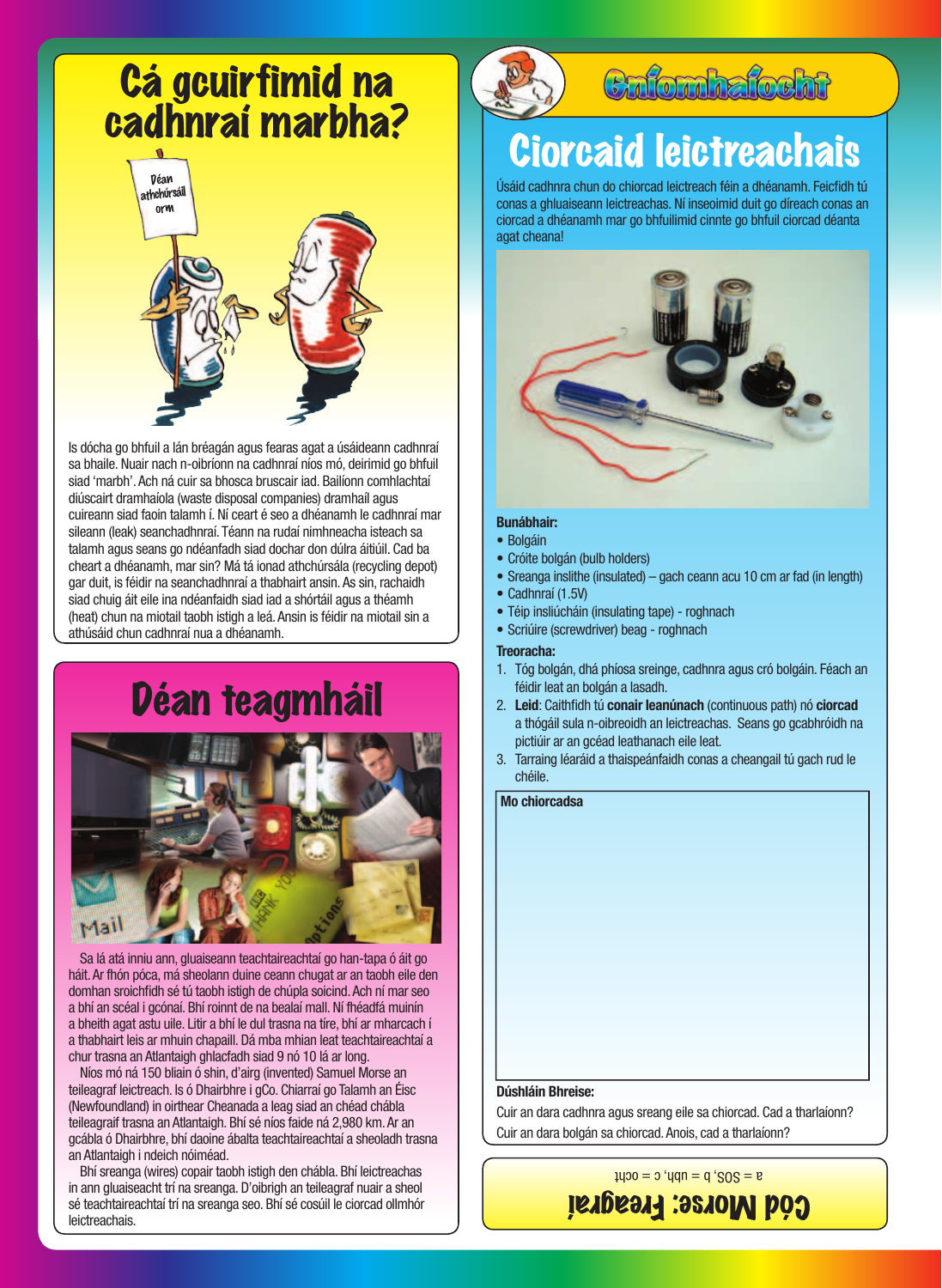

### Críomhaíocht

# Déan lasca le haghaidh do chiorcaid



Má bhíonn ciorcad ag obair i gcónaí, ídeoidh (use up) sé an cadhnra. Is féidir lasc a úsáid chun ciorcad a bhriseadh. Má chuireann tú an lasc ar siúl, gluaisfidh an leictreachas agus lasfaidh sé an bolgán. Má mhúchann tú an lasc, brisfidh tú an ciorcad, ní ghluaisfidh an leictreachas agus múchfaidh sin an bolgán. Is féidir a lán lasc éagsúil a dhéanamh. Sa chéad ghníomhaíocht eile, déanfaidh tú **brúlasc**.

**Aire: Iarr ar do mhúinteoir an fearas leictreachais seo a fháil duit. Ná húsáid an sruth (current) leictreachais, bolgáin ná sreanga ó do theach féin.**

#### **Bunábhair:**

- **Cadhnra**
- 3 shreang
- Ceanglóirí páipéir (paper fasteners)
- **Cárta**
- • Fáiscín páipéir
- • Bolgán
- Cró bolgáin
- **Seilitéip**
- Scragall cistine (kitchen foil)

#### **Treoracha:**

- 1. Brúigh na ceanglóirí páipéir tríd an gcárta 1 cm óna gcéile.
- 2. Fill (fold) an cárta.
- 3. Greamaigh píosa scragaill chistine leis an taobh istigh den chárta os comhair na gceanglóirí (féach ar an bpictiúr).
- 4. Ceangail na sreanga, an cadhnra agus an bolgán leis na ceanglóirí (féach ar an bpictiúr).
- 5. Má fhilleann tú an cárta, slánóidh (complete) an scragall cistine an ciorcad. Ba chóir go lasfadh an bolgán.
- 6. Má osclaíonn tú an cárta, brisfidh tú an ciorcad.

#### **Arbh eol duit?**

Bíonn brúlasc ar chloigín dorais. Má bhrúnn tú an cnaipe, slánóidh sé an ciorcad agus tosóidh an cloigín ag bualadh. Má bhaineann tú do mhéar ón gcnaipe, brisfidh sin an ciorcad láithreach.

'Fíor nó Bréagach': Freagraí  $1 = F$ ,  $2 = B$ ,  $3 = F$ ,  $4 = B$ ,  $5 = B$ ,  $6 = F$ ,  $7 = F$ ,  $8 = B$ ,  $9 = F$ ,  $10 = B$ 



### Buzz, buzz, aon scéal?



D'oibrigh an teileagraf leictreach nuair a bhrúigh duine eochair. Bhrúigh sé an eochair, ghluais leictreachas trí shreanga agus rinne dordánaí (buzzer) fuaim ag deireadh na sreang. Bhí an teachtaireacht sna fuaimeanna a rinne an dordánaí. Chuir daoine teachtaireachtaí teileagraif ar fud an domhain. Chun iad a léamh, d'fhéachfá ar bholgán gealánach (flashing) solais nó d'éistfeá le dordánaí ag déanamh fuaime. Déan ciorcad eile ach úsáid dordánaí an uair seo, in áit an bholgáin.

**Bunábhair:**

- **Sreang chiorcaid**
- **Cadhnra**
- Dordánaí ar a bhfuil sreanga: sreang dhubh agus sreang dhearg
- Cárta m.sh. ó chartán bia
- **Seilitéip**
- Siosúr
- **Rialóir**
- **Scragall cistine**

#### **Treoracha:**

- 1. Gearr píosa beag (6 cm cearnógach) ón gcárta.
- 2. Fill ina dhá leath é. Clúdaigh leath amháin le scragall cistine mar a rinne tú sa ghníomhaíocht roimhe seo.
- 3. Greamaigh **an tsreang dhubh** ón dordánaí ar an gcárta le seilitéip. Cuir an tseilitéip ar an bplaisteach a chlúdaíonn an tsreang. Fág bun na sreinge lom.
- 4. Greamaigh píosa de shreang an chiorcaid ar an gcárta in aice le sreang an dordánaí, ach gan iad a bheith i dteagmháil (contact) (féach ar an bpictiúr). Ba cheart go mbeadh na sreanga ar an gcuid den chárta nach bhfuil scragall uirthi (féach ar an bpictiúr).
- 5. Ceangail **an tsreang dhearg** le barr deimhneach (positive /+) an chadhnra.
- 6. Ceangail **sreang an chiorcaid** le bun diúltach (negative / -) an chadhnra.
- 7. Brúigh an cnaipe scragall cistine síos chun an ciorcad a cheangal. Ba cheart go ndéanfadh an dordánaí fuaim.

#### **Dúshlán Breise:**

Déan fuaimeanna fada agus fuaimeanna gairide le do chiorcad agus le do lasc.

#### **Arbh eol duit?**

Tugaimid 'eochair teileagraif' mar ainm ar an lasc i gciorcad leictreach a scaoileann isteach an sruth leictreachais. De réir mar a thapálann (tap out) duine focal, slánaíonn lasc an ciorcad agus gluaiseann sruth leictreachais thart air.